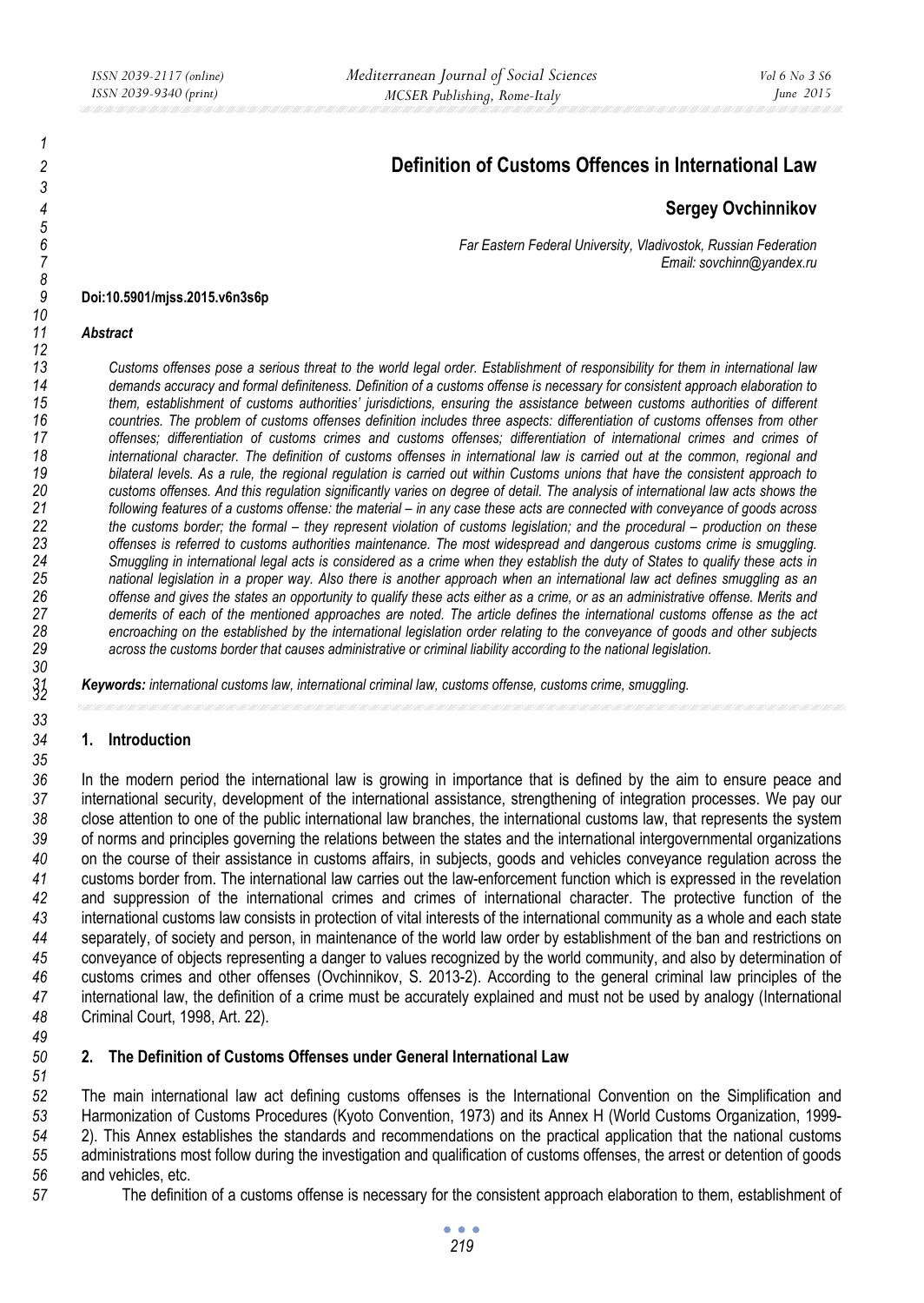customs authorities' jurisdictions, ensuring the co-operation between customs authorities of different countries. In the Annex H of the Kyoto Convention the customs offense is defined as any violation or attempt of the customs legislation violation. This quite common and laconic definition doesn't list the concrete types of the customs offenses because, as noted in the Standard Rule 2 of the Kyoto Convention Annex H, the national legislation defines the customs offenses and fixes the conditions under which they can be investigated, established and, if necessary, be an object of the administrative settlement.

The International Convention on Mutual Administrative Assistance in Prevention, Investigation and Suppression of the customs offenses. (The Nairobi Convention, 1977) gives the same definition of a customs offense (World Customs Organization, 1977). At the same time, such customs offenses as the deception of customs and smuggling are marked in it. The deception of customs means a customs offense when the person deceives customs and thus partially or completely deviates from payment of import or export duties and taxes, or avoids the established by the customs legislation ban or restrictions, or receives other benefits in situation of infringing the customs legislation. Smuggling means the deception of customs consisting in conveyance of goods across the customs border in any hidden form, i.e. smuggling is considered as a kind of the deception of customs. The Commentaries of the World Customs Organization to the Nairobi Convention (World Customs Organization, 1999) defines more precisely that the definition of smuggling that is given in it concerns not only the cases when goods are hidden to avoid the customs control, but also the cases when goods, though they are not hidden, but are not properly declared. Smuggling covers all ways of conveyance of goods, including the international mails.

### **3. The Definition of Customs Offenses in the Regional International Law**

The definition of customs offenses in the international law is carried out at the common, regional and bilateral levels. As a rule, the regional regulation is carried out within Customs unions that have the consistent approach to customs offenses. And this regulation significantly varies on degree of detail: from the minimal in the European Union Modernised Customs Code to the maximal in the General Customs Act of the Customs Union of the Cooperation Council for the Arab States of Customs union of the Gulf (GCC). The European Union Modernised Customs Code in Section 5 of the Chapter 2 obliges the states – members of the union to provide the penalties for improper observance of the customs legislation of the Community. Such sanctions must be effective, proportional and dissuasive (European Union, 2008). The literature notes that sanctions for customs offenses in the European Union are not harmonized, and it even was a matter of dispute of the World Trade Organization dispute settlement body (Weerth, C., 2013). The Customs Code of the Eurasian Customs Union says about the administrative offenses and crimes that they are the administrative offenses on which, according to the legislation of the states that are the member of the Customs Union, the customs authorities conduct an administrative process (carry out the production), and crimes, the production on which is referred to the customs authorities conducting according to the legislation of the states – members of the Customs Union (Eurasian Economic Community, 2009).

The common customs law of the Customs Union of GSS from 2003 differentiates the violations of customs rules and smuggling. Sec. 141 of the Law refers to the violations of customs rules, that are punished with the penalty, the violations while importing, exporting and re - export; the violations during the declaring, transit, storage, temporary import of goods, and also any other.

Sec. 142 of the Law defines smuggling as the conveyance or attempt of the conveyance of goods to the country or from the country infringing the current legislation without payment of the customs duties and taxes, completely or partially, or infringing the ban and restrictions provided by the present Law or other laws.

In particular, as smuggling is considered the conveyance of goods besides the check points and the violation of the routes that are intended for import or export of goods; loading or unloading the vessels and aircrafts out of the proper for this purpose places; the failure to declare goods; the concealment of the conveyed goods in hiding or other, improper for goods, places; release of goods from free zones, duty free shops, customs warehouses and customs areas without the end of customs procedures; providing false, deceptive or counterfeit documents with the purpose to deviate from payment of customs taxes and duties or to avoid the ban and restrictions; transportation or procurement of the forbidden or limited goods without providing proofs of their lawful import; some other acts.

106 Smuggling assumes the presence of intention and results in the criminal liability. Subjects of responsibility are doers, accomplices, instigators and abettors; owners of smuggled goods; owners of vehicles used for smuggling, and also the drivers of these vehicles involved in smuggling; owners or holders of shops and other places where smuggled goods are stored.

In the considered Law the sanctions for customs offenses are also established. Sanctions include: the penalty estimated depending on the sum of the customs duties, taxes which are due from the goods that are conveyed with the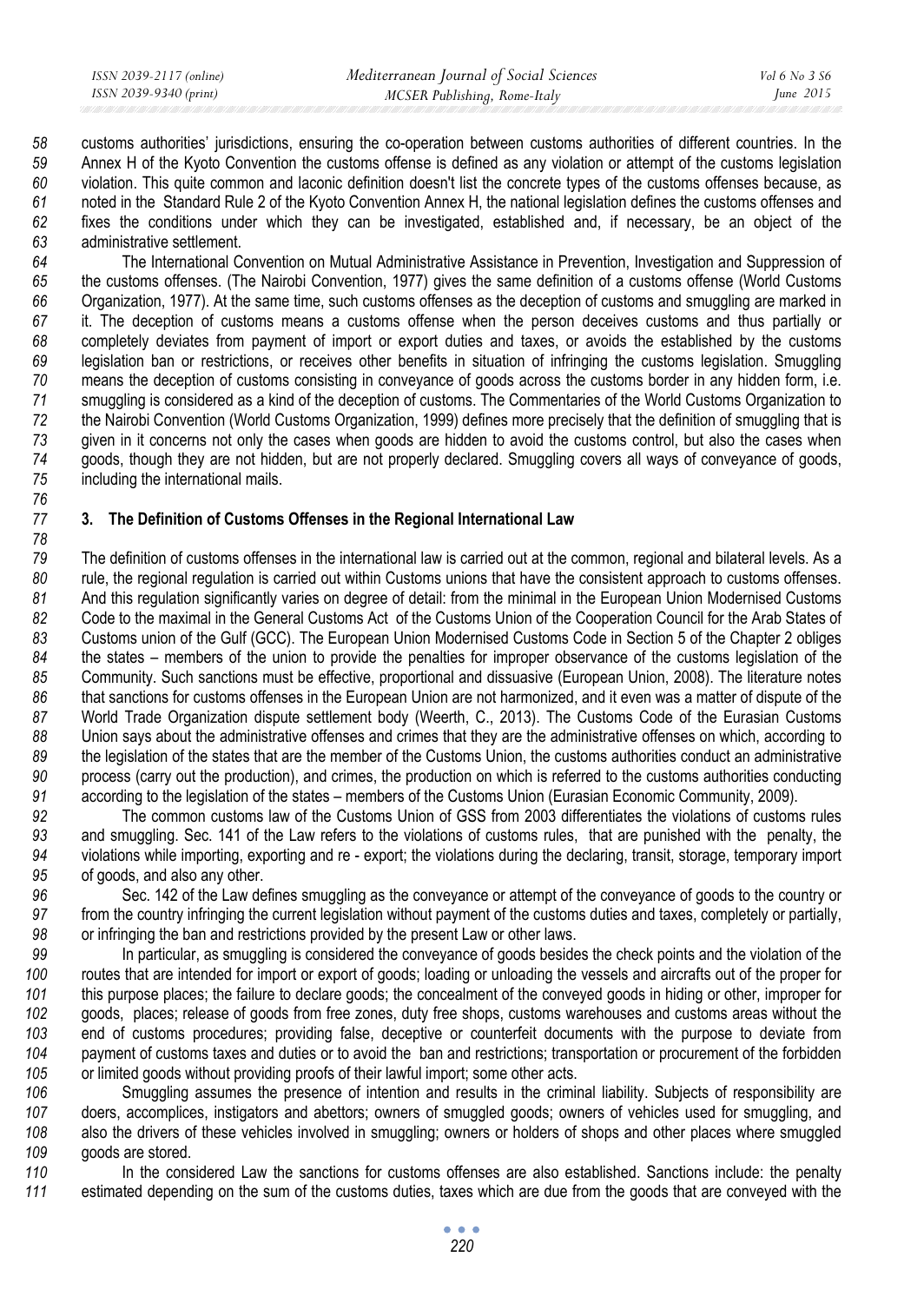violation, or depending on the cost of goods; imprisonment; confiscation of smuggled goods and vehicles that were used for these goods and also other subjects smuggling conveyance. The size of sanctions depends on characteristics of smuggled goods: whether these goods are exempted from payment of the customs duties, taxes, or the high customs duties and taxes are levied from them, or they are the forbidden goods. Respectively the sum of the penalty can be from 10% to the triple cost of goods or not less double the amount of the due customs duties and taxes. Imprisonment can be settled for a period from one month to three years. Both the penalty and imprisonment can be simultaneously settled. In case of a repeated offense the penalty can be doubled (Ovchinnikov, S. 2013-1).

In Recommendations of the World Customs Organization to the Annex H of the Kyoto Convention the examples of the national legislation concerning the customs offenses are given. In many countries the obstacle or difficulty at implementation of customs control measures, false accounts or documents relate also to the customs offenses. In those countries where the customs services pursue investigations of the violations concerning illicit drug trafficking, and the violations connected with the failure to pay the value - added taxes at the goods importing, such acts relate to the customs offenses. If competence of the customs service of the country includes the investigations conducting of financial operations, in particular, at implementation of the currency control, then the revealed violations can be also considered as the customs offenses because they are connected with an import and export of goods. In some countries any person which made, on whose initiative was made, or which produced the false documents or documents which are obviously intended for the deception of the customs authorities and which are used in any foreign state, is considered as the person which made a customs offense in the country where these documents were made. It relates to the measures within mutual aid which are specially foreseen in some agreements on providing preferences in trade (World Customs Organization, 1999-3).

It is possible to emphasize the features of a customs offense that are given in the mentioned definitions: the material – in any case these acts are connected with conveyance of goods across the customs border; the formal – they represent violation of customs legislation; and the procedural – production on these offenses is referred to customs authorities maintenance. According to Tulenyov (2012) "the jurisdiction is not a feature of crimes", but in our opinion, it can serve as one of the bases for their classification as the above-stated international legal acts argue.

## **4. Construction of a Customs Offense**

According to the Nairobi Convention Preamble, the object of a customs offense is economic, social and tax interests of states, and legitimate interests of trade.

The objective side of customs offenses manifests itself in violation or attempted violations of the customs legislation. This act can be both an action, and an omission. The customs legislation in the International Law Acts is defined differently. The customs legislation in the General Appendix of the Kyoto Сonvention means a set of the laws and bylaws concerning import, export, movement or storage of goods, the application and execution of which is entrusted directly to the customs service, and the laws and bylaws concerning any standard regulations issued by the customs service within the limits of its competence. The Nairobi Convention defines the customs legislation as all regulations on import, export or transit of goods, established by the law or the subordinate legislation, and which compliance is provided with the customs services. The agreement of CIS countries on cooperation and mutual assistance in customs affairs of April 15 1994 defines the customs legislation as a set of legal norms of the parties that regulate the import, export and transit of goods, hand luggage and passenger baggage, currency and other types of values, international mailings, customs duties and other payments, exemptions, bans and restrictions, and control of movement of goods through customs borders of the parties (Commonwealth of Independent States, 1994).

The subjective party of a customs offense presupposes an existence of guilt in an act by any person. The Standard Rule 25 of the Annex H points at it indirectly: in case a customs offense occurs because of force majeure or other circumstances, which are not depended on will of a person concerned, and there is no negligence or intention on deception from his side, sanctions are not imposed, if these facts are established properly to be satisfied by the customs service (World Customs Organization, 1999-2).

# **5. Customs Crimes and Misdemeanors (Administrative Offences)**

The customs offenses on degree and character of the public harm are divided into the customs crimes and offenses (the administrative offenses in customs affairs, the violation of the customs rules). This differentiation is carried out in the national legislation and some acts of the Customs Unions. So, the Customs Code of the Eurasian Customs Union defines the customs crimes as crimes the production on which is referred to customs authorities maintenance according to the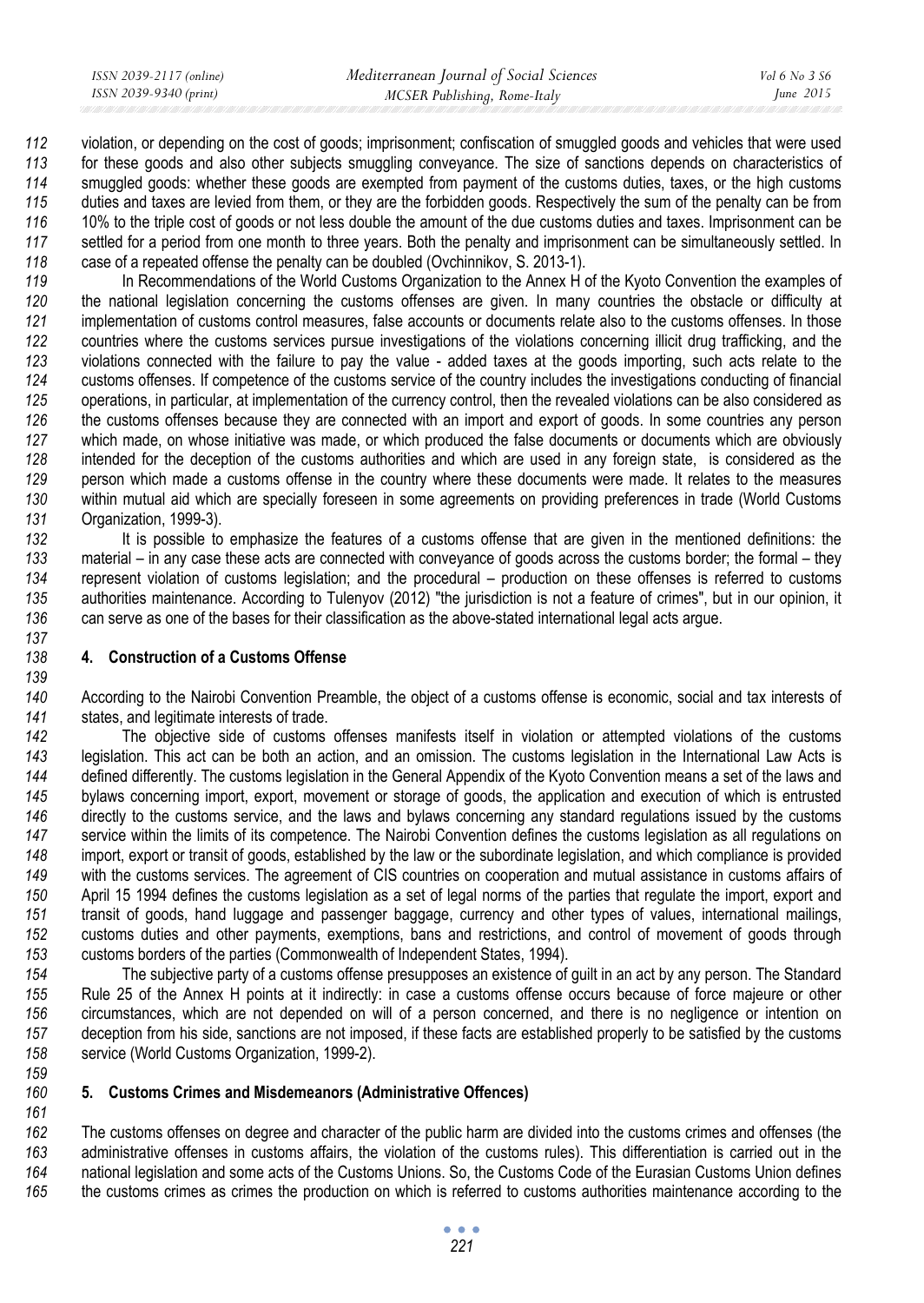legislation of the states – members of the Customs Union (Eurasian Economic Community, 2009). As the main international legal basis of criminalization of smuggling Sogomonov (2012) considers the Nairobi Convention. However, this Convention does not separate the customs crimes from other customs offenses.

In the theory of the international criminal law two groups of crimes are emphasized: the international crimes and crimes of international character or conventional crimes. The international crimes are the most serious crimes which threaten the world peace, security and well–being, cause a concern of the whole international community. It is genocide, the crimes against humanity, war crimes, aggression. The crimes of international character differ from the international crimes on encroachment objects and degree of their public danger. The crimes of international character in comparison with the international crimes are less socially dangerous acts, encroach on the relations on the international cooperation of the states in various spheres: social and cultural, economic, ecological, business, research, military and technical, legal cooperation, etc.

The terms «transnational, cross-border crimes» are sometimes used to define the crimes of international character. The concept of a transnational crime is given in Sec. 3 of the United Nations Convention against Transnational Organized Crime (2000). The crime has a transnational character, if: a) it is committed in more than one state;

b) it is committed in one state, but the great part of its preparation, planning, and control occurs in other state; c) it is committed in one state, but with the participation of an organized criminal group which carries out the criminal activity in more than one state; or d) it is committed in one state, but its substantial effects take place in other state (UN Office on Drugs and Crime, 2004).

Based on the mentioned features, smuggling is defined as a crime of international character. In scientific literature it is possible to meet and the characteristic of smuggling as an international crime. According to Martsiushevskaya and Ostroga (2012), smuggling can be considered as an international crime because it undermines the key principles of the international law, threatens the international peace and security. It is about smuggling of narcotic and psychotropic substances, the weapon, smuggling of cultural values, endangered species of flora and fauna is also mentioned. However, it is unlikely possible to agree with this position. In the international legal acts the mentioned acts are not recognized as the international crimes, and this recognition is premature. Smuggling itself is not a crime that is under **jurisdiction of the International Criminal Court (International Criminal Court, 1998).** 

The reference of the considered acts to the international crimes will add a little to the existing order, but can complicate the liability procedure.

Smuggling in the international legal acts is defined as a crime when they establish an obligation of the states to qualify these acts in proper way in the national legislation. For example, the United Nations Convention against Illicit Traffic in Narcotic Drugs and Psychotropic Substances obliges the sates- members to recognize an import or export of any drug or any psychotropic substance in defiance of points of the Convention as the criminal offenses according to the legislation (UN Office of Drugs and Crime, 2013). There is another version when the international legal act defines smuggling as an offense and gives the states an opportunity to qualify these acts either as a crime, or as an administrative offense. So, the Convention of UNESCO on the measures directed on prohibition and the prevention of illegal import, export and transfer of ownership of cultural values of 1970 in Sec. 8 establishes that the states- members of the Convention undertake to impose all responsible for violation of the bans, that are foreseen in the Convention, persons the criminal or administrative penalty, in particular, export from the territory of cultural values without the corresponding permission (UNESCO, 1970). Each of the mentioned approaches has merits and demerits. The first version provides the common determination of the considered acts illegality and the level of responsibility. The second version gives a chance to consider national features. To the contrary, the second version does not provide the common determination of the considered acts illegality and the level of responsibility. The first version does not give a chance to consider national features. From our point of view the consistency is more preferable thing, the aspiration to which is found in the international legal acts. So, the Contract on features of criminal and administrative liability for violations of the customs legislation of the Customs Union and the states- members of the Customs union establishes that types of crimes and administrative offenses are defined by the legislation of the parties, and each of the parties undertakes to take measures for making the illegality determination of the customs legislation violations common (Eurasian Customs Union, 2010).

In literature the opinion is expressed that questions of counteraction to smuggling at the interstate level are not subjected to a deep legal regulation and the common act of international legal character is important (Kravtsov is necessary, for R.V., Lisauskayte, V.V., 2006), however, it nothing is mentioned about possible contents of this estimated act. It is represented that the definition of customs offenses and smuggling in the Nairobi Convention has enough for ensuring the consistent approach.

To conclusion of the present article we will pay our attention to the problem of differentiation of customs crimes and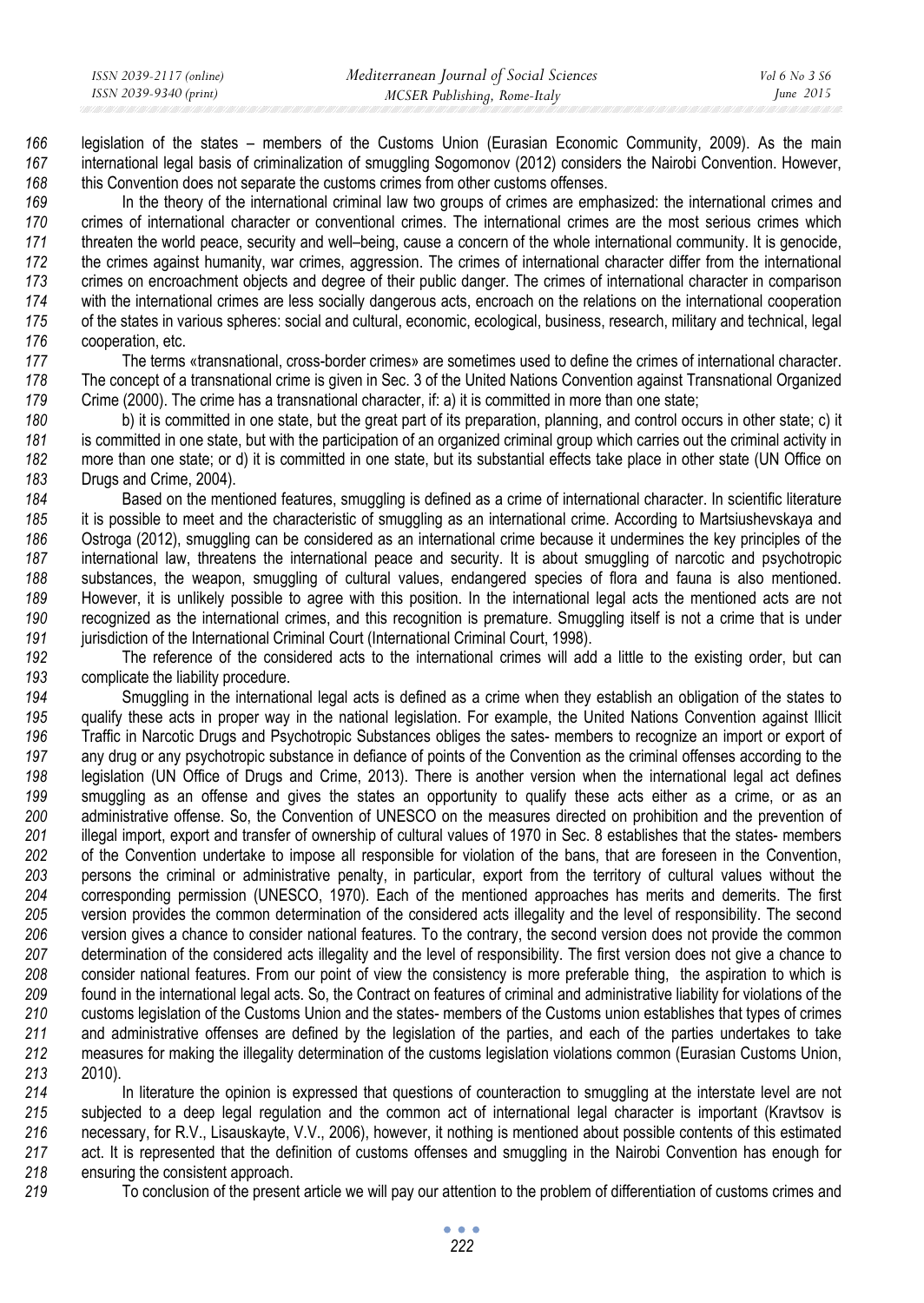| ISSN 2039-2117 (online) | Mediterranean Journal of Social Sciences | <i>Vol</i> 6 No 3 S6 |
|-------------------------|------------------------------------------|----------------------|
| ISSN 2039-9340 (print)  | MCSER Publishing, Rome-Italy             | June $2015$          |

other crimes of international character. Karpets (1979) has noted the following types of crimes of international character that cause the damage to : 1) peaceful association and normal implementation of the interstate relations (terrorism, stealing of planes, illegal broadcasting, etc.); 2) the international economic and social and cultural development (smuggling, illegal emigration, drug trafficking, falsification of money and securities, etc.); 3) persons, property, moral values (human trafficking, piracy, distribution of pornography, etc.); 4) other crimes of international character (the made onboard aircraft, a gap or defect of a sea cable, no help at the sea, etc.) . It is possible to notice that the classification criterion is not always observed , for example, skyjack and the crimes committed onboard the aircraft.

In contemporary literature there is a transnational environmental crime defined as a kind of smuggling (Elliott L., 2012). The United Nations Office on Drugs and Crime considers an illicit trafficking of drugs, firearms, counterfeit medicines and goods, endangered species of flora and fauna, etc. as transnational crimes (UN Office of Drugs and Crime, 2010). The International legal acts establish bans and restrictions on exports and imports of different items. The general feature of the customs crimes is an infringement of established movement of goods and other items through the customs border. If these bans and restrictions are determined by the international law, in that case they become international crimes. Although, at the level of the common international law it is, as a matter of fact, about the same crime — smuggling, the subjects of which only differ.

## **6. Conclusion**

Based on the above, the international customs offense can be defined as an act infringing on established by the international law acts movement of goods and other items across the customs border, involving administrative or criminal liability on the national legislation. The proposed definition seems to contribute to elaboration of an integrated approach to customs offenses in the international law, establishment of customs authority powers, and ensuring assistance between customs authorities of different countries.

### **References**

- Commonwealth of Independent States, (1994). Agreement of CIS countries on cooperation and mutual assistance in customs matters. **Retrieved from http://www.consultant.ru/document/cons\_doc\_LAW\_3761/**
- Elliott, L. (2012). Fighting Transnational Environmental Crime. Journal of International Affairs. Fall/Winter . Vol. 66. № 1.
- Eurasian Economic Community, (2009). Customs Code of the Customs Union. Retrieved from http://www.tsouz.ru/Docs/kodeks/ Documents/TRANSLATION%20CUC.pdf
- Eurasian Economic Community, (2010). Treaty about the features of criminal and administrative responsibility for violation of the customs legislation of the Customs Union and the states - members of the Customs Union. Retrieved from http://www. tsouz.ru/MGS/MGS11/Pages/P1\_50.aspx
- European Union (2008). Modernised Customs Code. Regulation (EC) № 450/2008 of the Еuropean Рarliament and of the Сouncil of 23 April 2008. Official Journal of the European Union L 145, 4.6.2008. Retrieved from http://eur- lex.europa.eu/LexUriServ/LexUri Serv.do?uri=OJ:L:2008:145:0001:0064:En:PDF
- International Criminal Court (1998). Rome Statute of the International Criminal Court. United Nations, Treaty Series, vol. 2187, № 38544. Retrieved from http://www.icc-cpi.int/NR/rdonlyres/ADD16852-AEE9-4757-ABE7-9CDC7CF02886/283503/RomeStatut Eng1.pdf
- Karpets, I. I. (1979). Crimes of International Character. M.: Jurid. lit.
- Kravtsov, R.V., Lisauskayte, V.V. (2006). Contraband in an International Law. Siberian Law Herald. № 3 (30).
- Martsiushevskaya E., Ostroga V. (2012). Smuggling as a Crime of International Character: Concept, Characteristics, Qualifications. Customs Scientific Journal CUSTOMS. № 1.
- Ovchinnikov, S. (2013-1). Customs Regulation in the Cooperation Council for the Arab States of the Gulf. Middle-East Journal of Scientific Research. V 14. № 7.
- Ovchinnikov, S. (2013-2). About Functions of the International Customs Law. Eurasian advocacy. № 2 (3).
- Sogomonov, D.К. (2012). The International Legal Bases of the Criminalization of Contraband in the National Criminal Legislation. Scientific Problems of Humanitarian Researches. № 3.
- Tulenyov, A.I. (2012). Topical Problems of Terminology and Notions of Crimes of Customs. Vestnik of Nekrasov Kostroma State University. № 5.
- UNESCO, (1970). Convention on the Means of Prohibiting and Preventing the Illicit Import, Export and Transfer of Ownership of Cultural Property. Retrieved from http://portal.unesco.org/en/ev.php-URL\_ID=13039&URL\_DO=DO\_TOPIC&URL\_SECTION=201.html
- UN Office on Drugs and Crime, (2004) United Nations Convention against Transnational Organized Crime. New York. Retrieved from 274 http://www.unodc.org/documents/treaties/UNTOC/Publications/TOC%20Convention/TOCebook-e.pdf<br>275 UN Office of Drugs and Crime. (2010). Globalization of Crime: A Transnational Organized Crime Threat Ass
- UN Office of Drugs and Crime. (2010). Globalization of Crime: A Transnational Organized Crime Threat Assessment. Vienna. Retrieved from http://www.unodc.org/unodc/en/data-and-analysis/tocta-2010.html